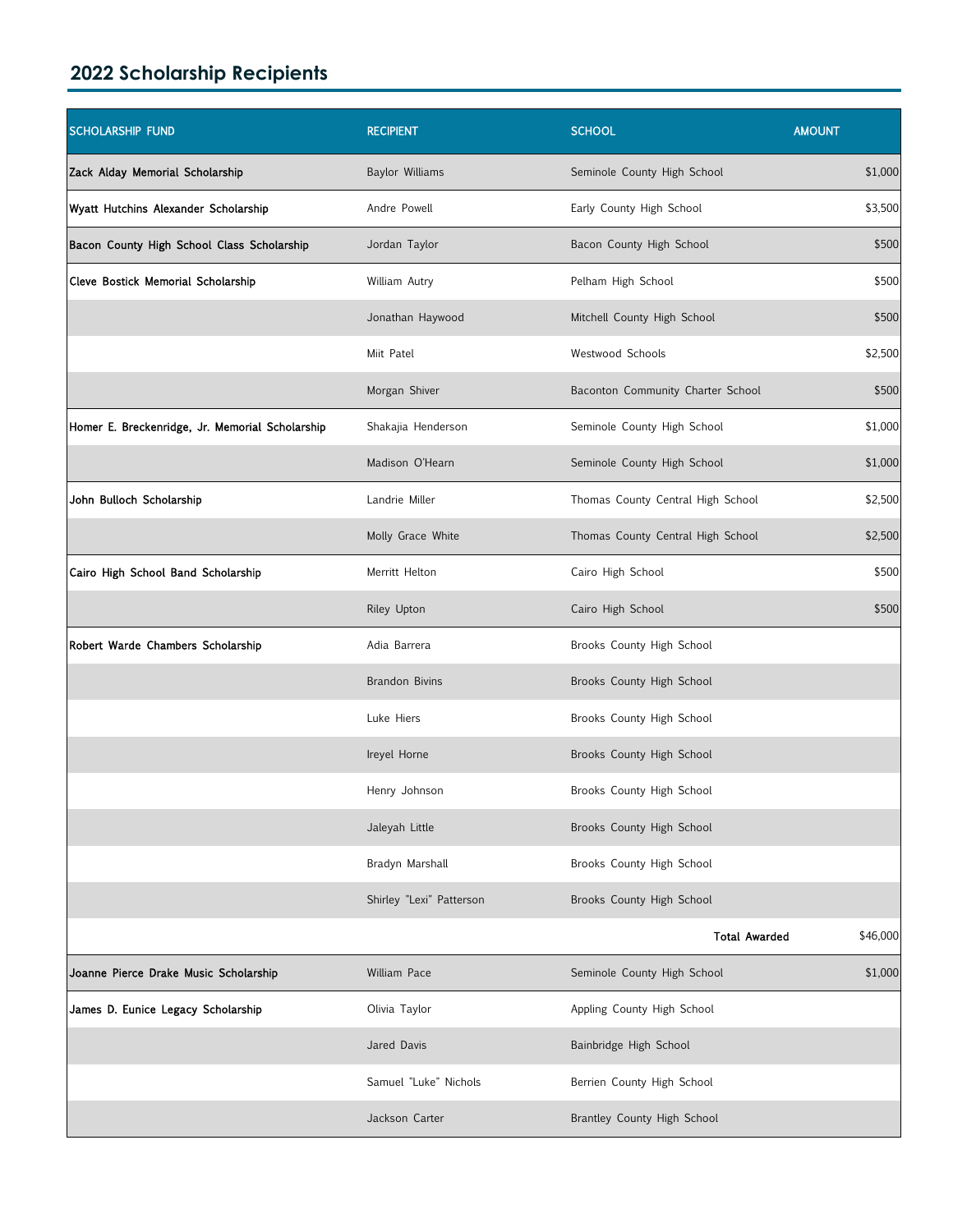| <b>SCHOLARSHIP FUND</b>            | <b>RECIPIENT</b>         | <b>SCHOOL</b>                     | <b>AMOUNT</b> |
|------------------------------------|--------------------------|-----------------------------------|---------------|
| James D. Eunice Legacy Scholarship | Joshua Youmans           | Brantley County High School       |               |
|                                    | Luke Hiers               | Brooks County High School         |               |
|                                    | Bradyn Marshall          | Brooks County High School         |               |
|                                    | Shirley "Lexi" Patterson | Brooks County High School         |               |
|                                    | John Rustin "JR" Goodman | Clinch County High School         |               |
|                                    | Ella Floyd               | Early County High School          |               |
|                                    | Andre Powell             | Early County High School          |               |
|                                    | Jane Anne Smith          | Early County High School          |               |
|                                    | Brittany Henderson       | Echols County High School         |               |
|                                    | Valencia Fussell         | Lanier County High School         |               |
|                                    | Kiersten Ley             | Lanier County High School         |               |
|                                    | Lillie Lyons             | Lanier County High School         |               |
|                                    | Taft Strickland          | Lanier County High School         |               |
|                                    | Daniel Peterson          | Lowndes High School               |               |
|                                    | Alexandria Williams      | Lowndes High School               |               |
|                                    | Jonathan Haywood         | Mitchell County High School       |               |
|                                    | Katie Smith              | Open Bible Christian School       |               |
|                                    | <b>Bailey Dale</b>       | Pelham High School                |               |
|                                    | Caroline Dougherty       | Sherwood Christian Academy        |               |
|                                    | Dayana Clark             | Thomas County Central High School |               |
|                                    | Gaelle Gasque            | Thomas County Central High School |               |
|                                    | Emily Hobbs              | Thomas County Central High School |               |
|                                    | Grace Parkerson          | Thomas County Central High School |               |
|                                    | Nolan Barnes             | Thomasville Scholars Academy      |               |
|                                    | Mason Beckham            | Thomasville Scholars Academy      |               |
|                                    | Carson Cochran           | Thomasville Scholars Academy      |               |
|                                    | Aniya Morris             | Thomasville Scholars Academy      |               |
|                                    | William West             | Thomasville Scholars Academy      |               |
|                                    | Ainsley Toews            | Tift County High School           |               |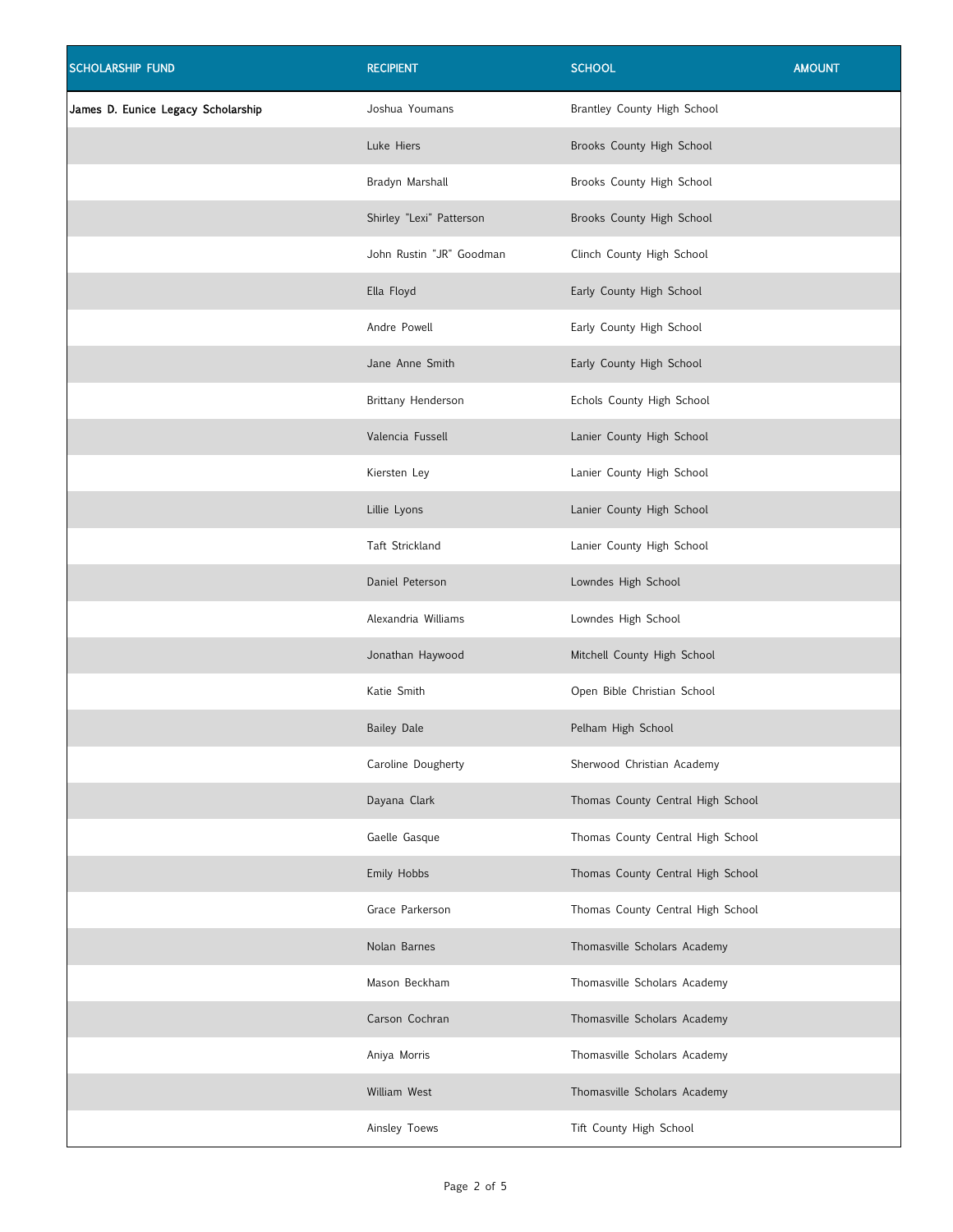| <b>SCHOLARSHIP FUND</b>                  | <b>RECIPIENT</b>   | <b>SCHOOL</b>                     | <b>AMOUNT</b> |
|------------------------------------------|--------------------|-----------------------------------|---------------|
| James D. Eunice Legacy Scholarship       | Joel "Jam" Presley | Tiftarea Academy                  |               |
|                                          | Thomas Moseley     | Valdosta High School              |               |
|                                          | Julia Sherwood     | Valdosta High School              |               |
|                                          | Adair Rodemaker    | Valwood School                    |               |
|                                          | Carter Barnes      | Ware County High School           |               |
|                                          | Ashleigh Johnson   | Westover High School              |               |
|                                          | Miit Patel         | <b>Westwood Schools</b>           |               |
|                                          |                    | <b>Total Awarded</b>              | \$30,500      |
| Gaskins Environmental Scholarship        | Hannah Bonner      | Lowndes High School               | \$1,000       |
|                                          | Daniel Peterson    | Lowndes High School               | \$1,000       |
|                                          | Cole Ridenour      | Thomasville Scholars Academy      | \$1,000       |
| Alan George Memorial YMCA Scholarship    | Loxley Slocumb     | Thomas County Central High School | \$1,000       |
| Georgia Dental Hygienists Scholarship    | Shelbie Johnson    | Augusta University                | \$500         |
|                                          | Porsche Jones      | Augusta University                | \$500         |
| Jack Gibbs Memorial Scholarship          | Shakiria Chaney    | Tift High School                  | \$1,000       |
| Benjamin E. Gordon Memorial Scholarship  | Kaleb Robinson     | Valdosta High School              | \$1,000       |
| Geraldine Grant Memorial Scholarship     | Deeya Patel        | Valdosta High School              | \$1,500       |
|                                          | Daniel Peterson    | Lowndes High School               | \$1,500       |
| Doug Henderson III Memorial Scholarship  | Julian Mason Steel | Lowndes High School               | \$1,000       |
|                                          | Thomas Moseley     | Valdosta High School              | \$1,000       |
|                                          | Thomas Roberts     | Valdosta High School              | \$1,000       |
|                                          | Samuel Clements    | Valwood School                    | \$1,000       |
|                                          | Elise Griner       | Valwood School                    | \$1,000       |
|                                          | Mary Claire Griner | Valwood School                    | \$1,000       |
|                                          | Adair Rodemaker    | Valwood School                    | \$1,000       |
| Harrison Hooks Memorial Scholarship      | Gaelle Gasque      | Thomas County Central High School | \$4,000       |
| Rocky Ivey Memorial Scholarship          | Oxzavier Rivers    | Thomasville High School           | \$500         |
| J.B. Jenkins Memorial Scholarship        | Hillary Bell       | Seminole County High School       | \$500         |
| Molly Elkins Joiner Memorial Scholarship | Savannah McKinney  | Cairo High School                 | \$500         |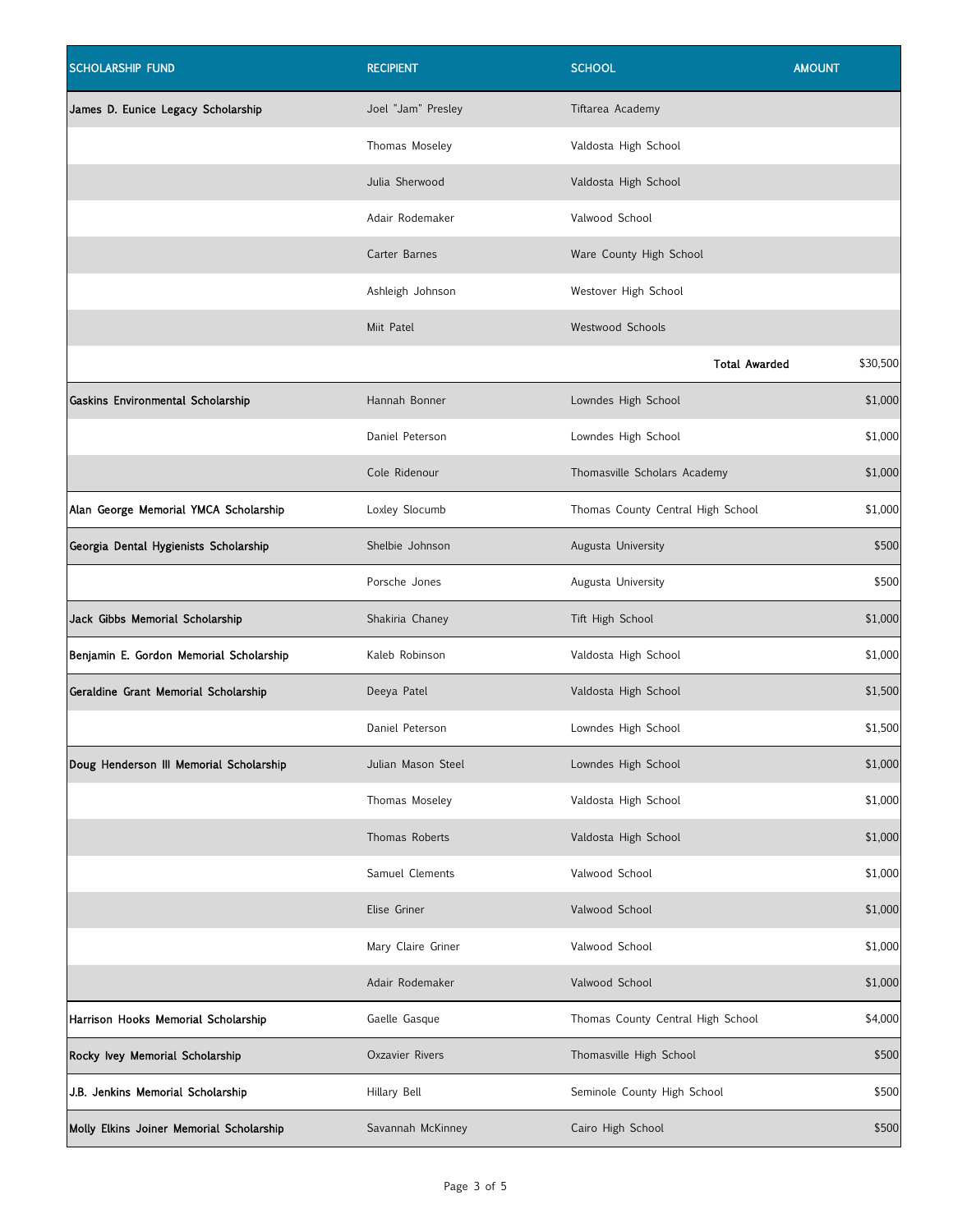| <b>SCHOLARSHIP FUND</b>                                        | <b>RECIPIENT</b> | <b>SCHOOL</b>                                    | <b>AMOUNT</b> |
|----------------------------------------------------------------|------------------|--------------------------------------------------|---------------|
| Terri Matthews Nursing Scholarship                             | Loxley Slocumb   | Thomas County Central High School                | \$1,000       |
| Wh and Mary P. Muggridge Scholarship                           | Bria Bogan       | Cairo High School                                | \$1,250       |
|                                                                | Stephanie Garcia | Cairo High School                                | \$1,250       |
| Mary Kirkland Memorial Scholarship                             | William Pace     | Seminole County High School                      | \$1,000       |
| Thomas McComb Scholarship                                      | Amani Curry      | Thomasville Scholars Academy                     |               |
|                                                                | Mark Futch       | Thomasville Scholars Academy                     |               |
|                                                                | Ellie Griffin    | Thomasville Scholars Academy                     |               |
|                                                                | Cole Ridenour    | Thomasville Scholars Academy                     |               |
|                                                                | Lane Whiddon     | Thomasville Scholars Academy                     |               |
|                                                                |                  | <b>Total Awarded</b>                             | \$13,968      |
| Thomas B. McDowell Memorial Scholarship                        | Skyla Turner     | ABAC                                             | \$2,000       |
| Senior Chief David Blake McLendon Scholarship                  | Ashleigh Dodge   | Thomas County Central High School                | \$500         |
|                                                                | Gaelle Gasque    | Thomas County Central High School                | \$500         |
| Mitchell EMC Operation Round-Up Scholarship                    | Thomas Boyer     | Baconton Community Charter School                | \$5,000       |
|                                                                | Gracie Huston    | Baconton Community Charter School                | \$5,000       |
|                                                                | Morgan Shiver    | Baconton Community Charter School                | \$5,000       |
|                                                                | Jessie Baer      | Homeschool                                       | \$5,000       |
|                                                                | Kaylie Willis    | Lee County High School                           | \$5,000       |
|                                                                | Jayden Mango     | Pelham High School                               | \$5,000       |
|                                                                | Jackson Jenkins  | Terrell Academy                                  | \$5,000       |
|                                                                | Savanna Hadley   | Westwood Schools                                 | \$5,000       |
|                                                                | Trace Lamberth   | Westwood Schools                                 | \$5,000       |
|                                                                | Jacob Workman    | Westwood Schools                                 | \$5,000       |
| Plymel Family Scholarship in Memory of Ann Elizabeth<br>Plymel | Claire Pope      | Thomas County Central High School                | \$1,000       |
| Quitman United Methodist William S. McMichael<br>Scholarship   | Kelsey Gay       | Emory University - Candler School of<br>Theology | \$1,500       |
| Bill Reynolds Memorial Scholarship                             | Mary Glenn Warr  | Grace Christian Academy                          | \$1,000       |
| Julien B. Roddenbery Scholarship                               | Leah Brogoto     | Cairo High School                                | \$1,500       |
|                                                                | Stephanie Garcia | Cairo High School                                | \$500         |
| Robert P. "Bobby" Singletary Scholarship                       | Karsyn Bush      | Thomas County Central High School                | \$1,500       |